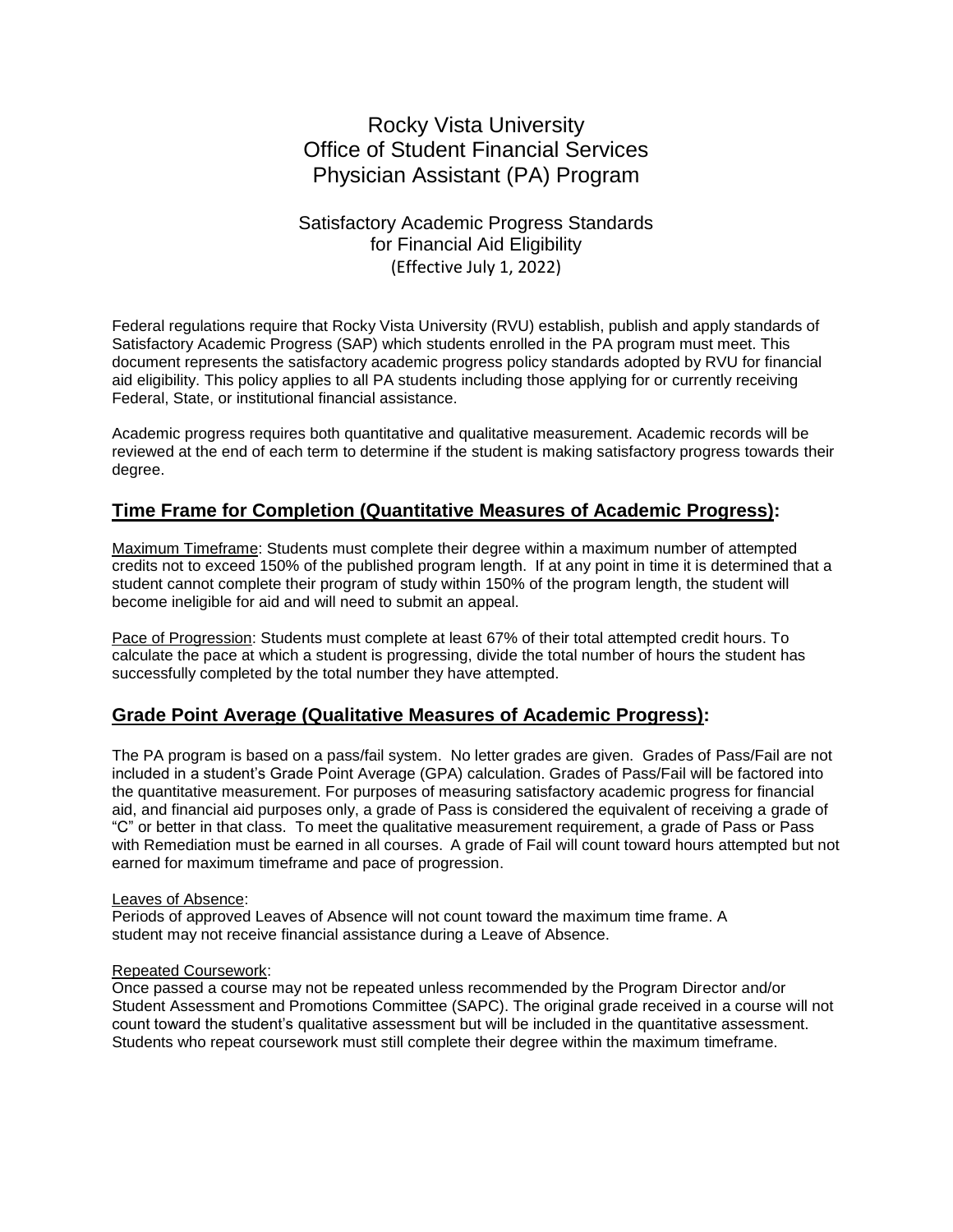#### Withdrawal/Incomplete/In Progress:

Courses in which a student earned a grade of Incomplete (IN), Work In Progress (WIP), In Progress (IP) or Withdrawal (W), or the equivalent, will count toward hours attempted but not earned for maximum timeframe and pace of progression but will not be included in the qualitative measure.

#### Grade Changes:

Once an official grade is received for an Incomplete (IN), Work In Progress (WIP), or In Progress (IP) course, the student should notify the Office of Student Financial Services so SAP status can be reevaluated.

#### Noncredit Remedial Courses:

RVU does not offer noncredit remedial courses.

#### Transfer Students:

The PA program does not accept transfer credits from other programs.

#### Change in Program or Pursuit of a Second Degree:

If a student changes program of study or choses to pursue a second degree, credits and grades that do not count toward the new program will not be included in the SAP determination.

#### Summer Terms:

Academic records will be reviewed at the end of each term, including summer if student is enrolled, to determine if the student is making satisfactory progress towards their degree.

#### Financial Aid Warning:

Rocky Vista University will use the standardized definition of Financial Aid Warning which is defined by the U.S. Department of Education as follows:

*Financial Aid Warning* is a "status a school assigns to a student who is failing to make satisfactory academic progress. The school reinstates eligibility for aid for one payment period and may do so without a student appeal."

### Financial Aid Probation:

Rocky Vista University will use the standardized definition of Financial Aid Probation which is defined by the U.S. Department of Education as follows:

*Financial Aid Probation* is a "status a school assigns to a student who is failing to make satisfactory academic progress and who successfully appeals. Eligibility for aid may be reinstated for one payment period."

Note that the University may have a different definition of "academic probation." Refer to the Student Handbook and Catalog for more information on academic probation.

### **Procedure:**

The Office of Student Financial Services will review the academic progress of each financial aid recipient at the end of each term, prior to the disbursement of financial aid for the subsequent term. A student's entire academic record will be reviewed, which will include any periods of enrollment that the student did not receive financial aid assistance.

Any student who fails to maintain satisfactory academic progress as defined by this policy will be placed on Financial Aid Warning for one term. During that term, the student will continue to be eligible for aid. At the end of a term during which a student is on Financial Aid Warning, if the student still fails to meet any of the requirements, the student will become ineligible for aid and may submit an appeal to the Office of